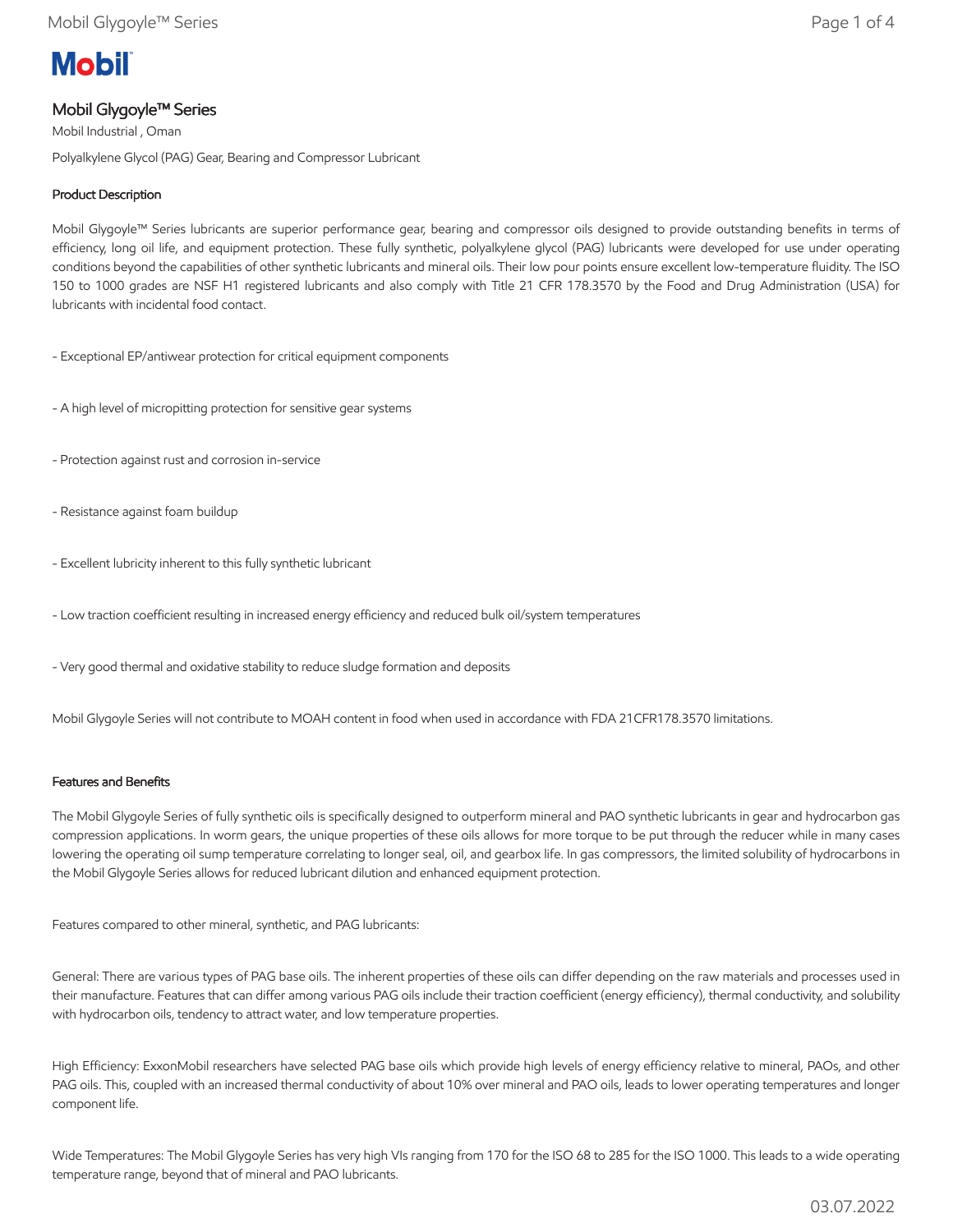Rust Protection: PAG lubricants, which are designed to be immiscible with hydrocarbon oils, tend to absorb water more than mineral or PAO oils. Because of the potential for high water-in-oil levels, care must be taken to prevent the formation of rust on equipment. Mobil Glygoyle Series oils pass major rust tests such as the ASTM D665A and Bethlehem Steel rust test parts A/B, and receives 0,0 ratings in the DIN 51802 Emcor rust test with distilled water. In addition, they show good yellow metal compatibility with a 1B rating in the ASTM D130 test. Mobil Glygoyle Series is not recommended for use in areas where saltwater contamination is expected.

Foam Control: Foam control is important, especially in boxes that are "Sealed for Life". Mobil Glygoyle Series provides excellent results in all three sequences of ASTM D 892 Foam Test.

EP/antiwear: Having the right blend of EP/AW protection is important, especially in worm gears that contain bronze and other yellow metals. The Glygoyle Series of lubricants show excellent EP/antiwear protection with typical results of 12+ in the DIN 51354-2 FZG scuffing test, very low cage and roller wear in the DIN 51819-3 FAG FE8 test, and excellent micropitting protection with a result of ›10-high in the FVA 54 micropitting test (ISO 320).

| <b>Features</b>                                                                  | Advantages and Potential Benefits                                                                                                                          |
|----------------------------------------------------------------------------------|------------------------------------------------------------------------------------------------------------------------------------------------------------|
|                                                                                  | Provides outstanding gear protection under severe load factor situations                                                                                   |
| High thermal and oxidative stability as well as<br>excellent antiwear protection | Increased production because of extended lubricant life, reducing scheduled and unscheduled<br>downtime for routine lubricant changes                      |
|                                                                                  | Lower maintenance costs and replacement expenditures                                                                                                       |
| Low coefficients of friction and traction                                        | Improved gear efficiency and lower oil operating temperatures for lower operating (power) costs<br>and longer seal life                                    |
| High thermal conductivity                                                        | Lowers operating temperatures at the gear mesh and in the bulk oil by improved heat dissipation                                                            |
| High viscosity index, low pour point and absence<br>of wax                       | Easy start-up because of excellent low-temperature fluidity - especially important for successful<br>operation of remotely located equipment               |
| Very good resistance to corrosion and rusting                                    | Excellent equipment protection, even during downtime, provides long equipment life and smooth<br>start-up, with associated labor and material cost savings |
| Multipurpose industrial equipment capability                                     | Potential to use less products and reduced inventory costs                                                                                                 |

#### Applications

The Mobil Glygoyle Series is specifically designed for the lubrication of worm gears, especially for heavy-duty, severe service applications, both in food-grade and non food-grade applications. Additionally, the product family has also proven to be an excellent lubricant for many types of industrial gears and anti-friction bearing applications under severe service conditions. Additionally, their poor miscibility with hydrocarbons makes the lower viscosity grades especially effective in hydrocarbon gas compression applications because of the reduced viscosity dilution that occurs in this application versus hydrocarbon based compressor oils.

The Mobil Glygoyle Series is used for the lubrication of filled for life gearboxes and heavy-duty worm gears, other industrial gearing in a wide variety of applications, lubrication of plain and rolling contact bearings, and most types of compressors.

Specific applications include:

• Filled for life gearboxes, especially high ratio/low-efficiency worm gears

 • Worm gear applications such as those used in conveyers, escalators, material handling, press drives, packaging machinery, ski lifts, agitators and mixers

• Other gear and bearing applications in the cement, metalworking, plastics, food and textile finishing industries

 • Gas Compression utilizing reciprocation, rotary, screw, and centrifugal type compressors in operating conditions beyond the capabilities of other synthetic lubricants and mineral oils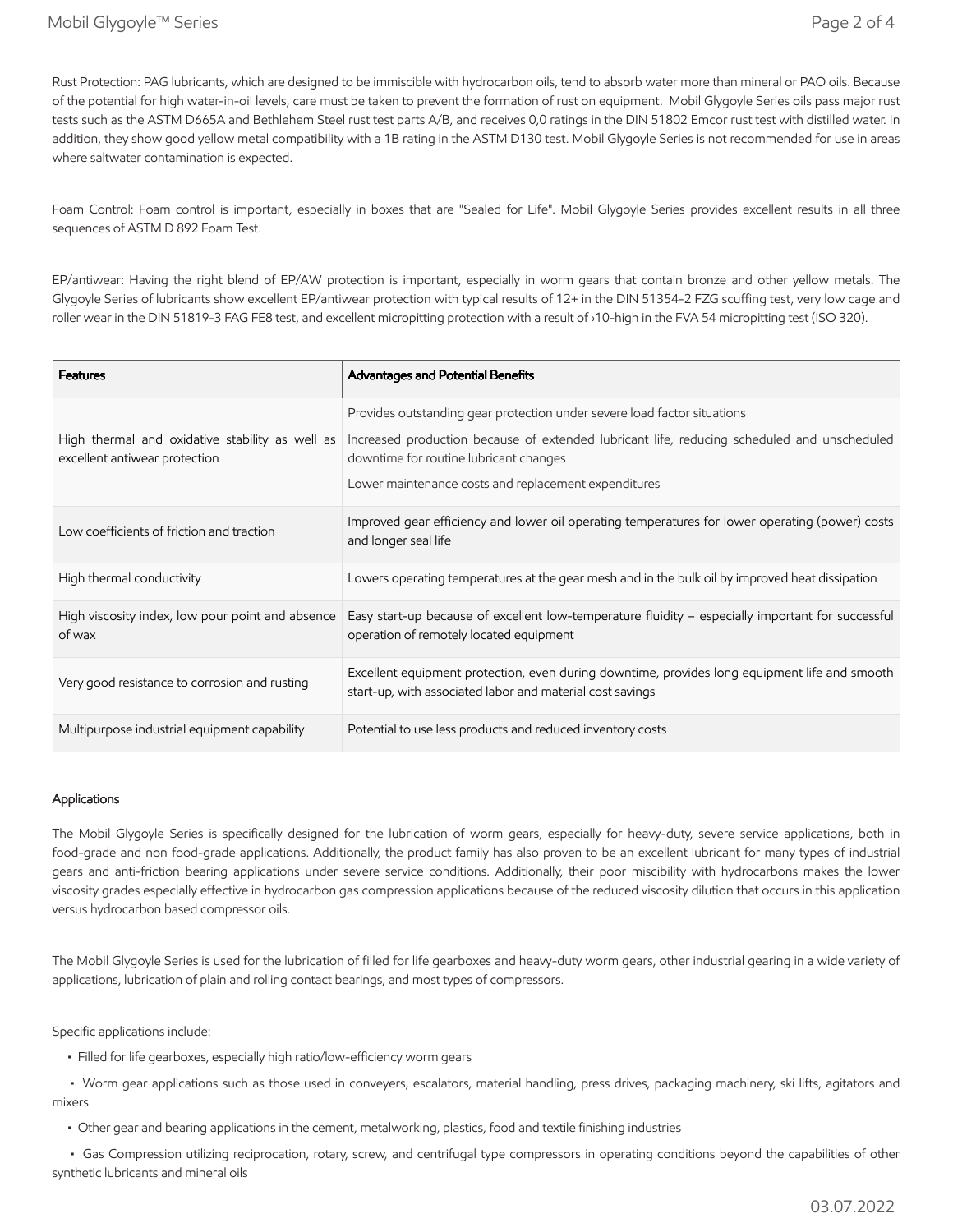#### Application notes

Polyalkyleneglycol (PAG) based lubricants have some inherent excellent lubrication properties imparted by the PAG base oil. However, PAG based lubricants do have limitations with respect to compatibility with seal and coating materials, some varieties of light metal alloys and other lubricants. Before applying any PAG lubricant, contact the orginal equipment manufacturer for specific advice on the application.

#### Compatibility with other lubricants

The Mobil Glygoyle Series is not compatible with mineral oils and most other synthetic lubricants. Additionally, depending on the specific type of PAG base fluid, they may not be compatible with other PAG type lubricants. (e. g. Mobil Glygoyle No Series and Mobil Glygoyle ISO VG Series are not miscible). The Mobil Glygoyle Series is not generally recommended for use in systems previously filled with mineral oils or PAO based synthetic lubricants. It is further recommended to check compatibility when topping up or replacing existing PAG fillings with Mobil Glygoyle Series, generally the preference is to avoid mixtures by draining, flushing and refilling.

When changing from mineral oil or other synthetic products to Mobil Glygoyle Series, it is critical to clean the system thoroughly and flush with suitable fluids prior to conversion. For further details please contact your ExxonMobil representative.

#### Water

Mobil Glygoyle Series oils, along with all PAG based lubricants, are hygroscopic and absorb more water than mineral oils or synthetic hydrocarbons before. Therefore extra care should be taken not to expose PAG oils to excessive moisture. Due to their inherent high specific gravity, water does not drop to the bottom of reservoirs, but stays on top of the lubricant.

#### Seal compatibility

PAG based lubricants are not compatible with most standard seal materials used for mineral oils or synthetic hydrocarbons. Incompatible materials are likely to shrink or swell, thus causing severe leakage or seizure of the seal. When converting from mineral oil or synthetic hydrocarbons to Mobil Glygoyle Series, seal compatibility must be considered. FKM and VMQ are normally suitable for use with PAG. NBR materials may be used but have restricted temperature range. In all cases, operating conditions and the variability of elastomer properties from different manufactures should be considered. For best results, consult the equipment supplier or seal manufacturer for specific recommendations.

#### Light Metal Alloys

Mobil Glygoyle Series and PAG lubricants are well suited for gear applications with ferrous and most non ferrous materials. However, Mobil Glygoyle Series and PAG lubricants are not recommended for use with light metal alloys containing Aluminum or Magnesium. PAG lubricants can lead to increased wear when used with light metal alloys of this nature. Please consult the original equipment manufacturer for additional information.

#### Other Materials

Paints, coatings, and some plastics are not suitable for use with PAG lubricants. In general two component paints (reactive paints, epoxy resins) are suitable for use for interior coatings in contact with the lubricant. Otherwise, interiors in contact with the lubricant should be left uncoated. Materials used for oil level gages, inspection doors etc., should preferably be made of natural glass or polyamide materials. Other transparent plastics, (e.g. Plexiglas), may deteriorate and crack under stress.

#### Specifications and Approvals

| This product is recommended for use in applications requiring: | 150 | 220 | 320 | 460 | 680 | 1000 |
|----------------------------------------------------------------|-----|-----|-----|-----|-----|------|
| <b>Fives Cincinnati P-39</b>                                   |     | ∧   |     |     |     |      |

| This product is registered to the requirements of: | 150 | 220 | 320 | 460 | 680 | 1000 |
|----------------------------------------------------|-----|-----|-----|-----|-----|------|
| NSF <sub>H1</sub>                                  |     |     |     |     | ∧   |      |